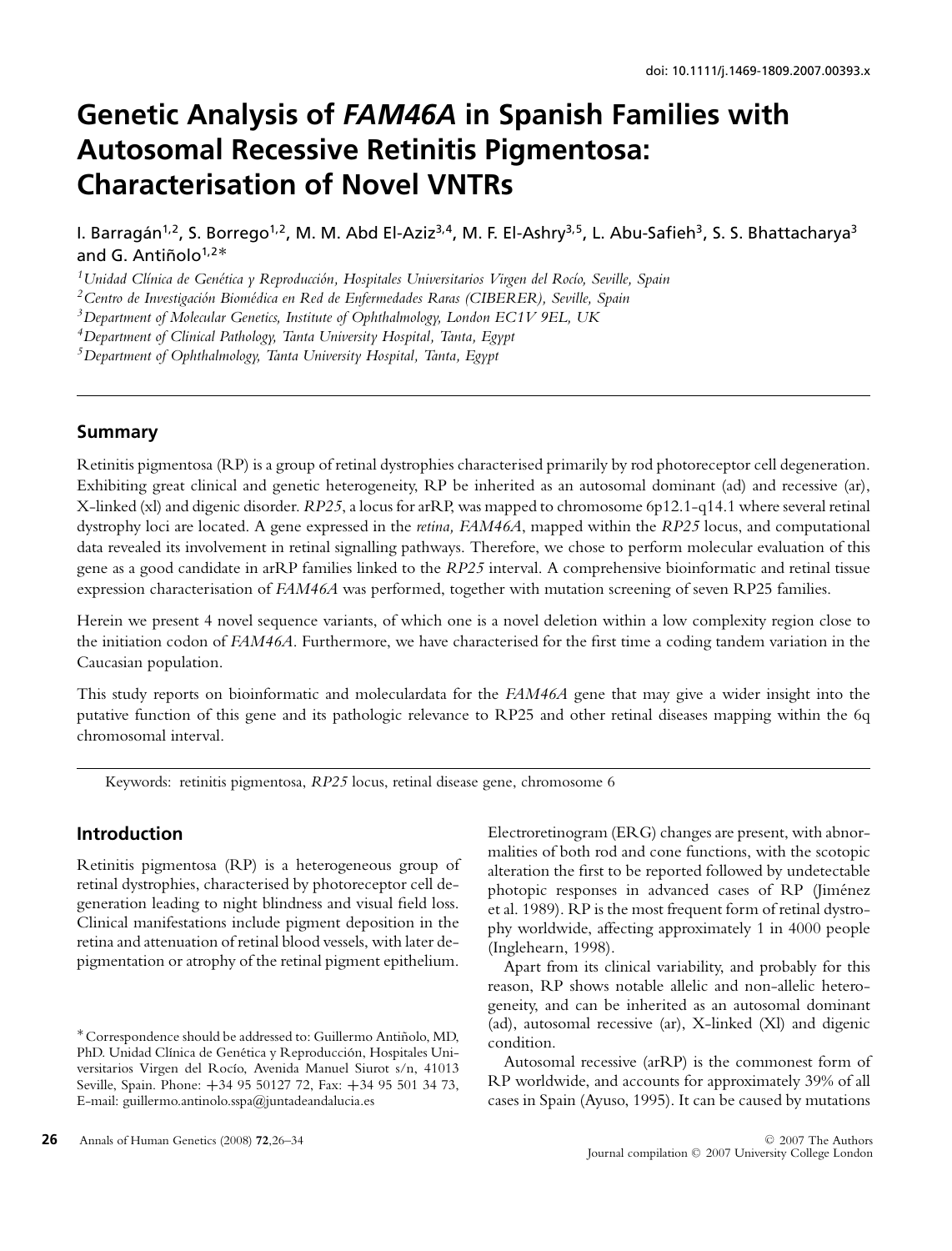in at least 20 genes (http://www.sph.uth.tm.edu/Retnet/). *RP25*, one of the loci for which the gene is yet to be revealed, was originally mapped in 4 Spanish families with arRP in a region of approximately 16.1 cM between markers *D6S257* and *D6S1644* (Ruiz et al. 1998). Recently, evidence of linkage to the same region has been reported in three additional Spanish arRP families, as well as in other ethnic groups (Barragan et al. 2005a; Abd El-Aziz et al. 2006).

According to the Retinal Information Network (http://www.sph.uth.tm.edu/Retnet/), both chromosomes 1 and 6 harbour the majority of non-X linked retinal loci (Castori et al. 2005). Interestingly, 6 loci have been reported as responsible for various types of dominant and recessive retinal dystrophies within the 6q interval and colocalize with the *RP25* locus, including a form of Leber congenital amaurosis (*LCA5*) (Dharmaraj et al. 2000), dominant cone-rod dystrophy (*CORD7*) (Kelsell et al. 1998), North Carolina type dominant macular dystrophy (*MCDR1*) (Small et al. 1992), and autosomal dominant Stargardt-like disease (*STGD3*) (Stone et al. 1994), among others.

Extensive genetic analysis of putative genes within the *RP25* locus interval has led to the exclusion of a number of them as disease-causing (Marcos et al. 2000, 2002, 2003; Li et al. 2001; Abd El-Aziz et al. 2005, 2006; Barragan et al. 2005a; Barragan et al. 2005b).

*FAM46A*, originally named *C6orf 37*, a retinallyexpressed gene, was reported as a good candidate for human retinal diseases since it demonstrated preferential expression within the neural retina. The gene is localised within the critical interval for the *RP25* locus where the loci for 3 additional retinal degenerations, autosomal dominant atrophic macular degeneration (adMD1), *STGD3* and *CORD7*, have been identified. Even though this gene has been excluded as causative for the above three loci (Lagali et al. 2002), we felt it was mandatory to screen it in RP25 families.

In addition, structural features, interaction with proteins involved in cellular mechanisms associated with neurodegenerative diseases and retinal development and homeostasis, and the extent of sequence conservation, suggested a putative role for FAM46A in cell signalling pathways related to retinal degeneration (Lim et al. 2006; Colland et al. 2004; Beier et al. 2006; Sehgal et al. 2006; Yu et al. 2004). Furthermore, the finding that *FAM46A* is up-regulated by angiotensin II, which has recently been isolated in retinal neurons where it may act as a neuromodulator, supports our hypothesis of *FAM46A* involvement in the pathogenesis of RP (Romero et al. 2004; Savaskan et al. 2004; Guenther et al. 1996).

Herein, we describe a further comprehensive bioinformatic and retinal tissue expression characterisation of the

*FAM46A* gene, together with its molecular evaluation as a pathogenic gene in 7 arRP families linked to the *RP25* locus.

## **Materials and Methods**

## **Subjects and DNA**

This study involved arRP affected patients belonging to 7 unrelated families linked to *RP25* locus, which was previously mapped to chromosome 6p12.1-q15 by our group (Ruiz et al. 1998). As described previously the participating families conform to the phenotypic and inheritance patterns of arRP.

The study protocol was in accordance with the tenets of the Declaration of Helsinki (June, 1964). A group of control individuals was also recruited which comprised unselected, unrelated race-, age-, and gender-matched individuals from Spain. Informed consent was obtained from all members participating for a clinical and molecular genetic study. Ten ml peripheral blood was taken from each individual for genomic DNA purification from leukocytes using standard protocols.

## **Bioinformatic Analysis**

The genome sequence of the *FAM46A* gene, as well as transcript and protein structure and evolutionary conservation data, was accessed through the National Centre for Biotechnology Information (NCBI, http://www.ncbi.nlm.nih.gov/), Ensembl and Vega databases (http://www.ensembl.org; http://vega.sanger.ac.uk) and the UCSC human genome browser (http://genome.ucsc.edu/). Information on expression patterns was obtained from UniGene's EST ProfileViewer and the NCBI Gene Expression Omnibus database at NCBI, along with the EBI ArrayExpress Warehouse 6.11 tool at the European Bioinformatics Institute (EBI, http://www.ebi.ac.uk). Specific retinal transcripts were investigated in Retina Central (http://www.retinacentral.org), a platform for gene-related information on the adult mammalian retina. The Annotated Human Gene Database was queried for data about the cellular location, associated metabolic pathways and characterization of the protein motifs of FAM46A.

Searches for molecular interactions were carried out using the PIMRider visualization platform, through which a graphical and dynamic view of the protein interaction networks can be displayed for a given protein (https://pim. hybrigenics.com/pimriderext/tgf-beta/fullbaitlist.html). Some of the FAM46A partners were cross-checked in interaction databases such as IntAct at EBI.

## **Expression Study**

The *FAM46A* gene was PCR-amplified for cDNA from the human retina, in order to assess its retinal expression, as well as to determine which alternatively spliced version of the transcript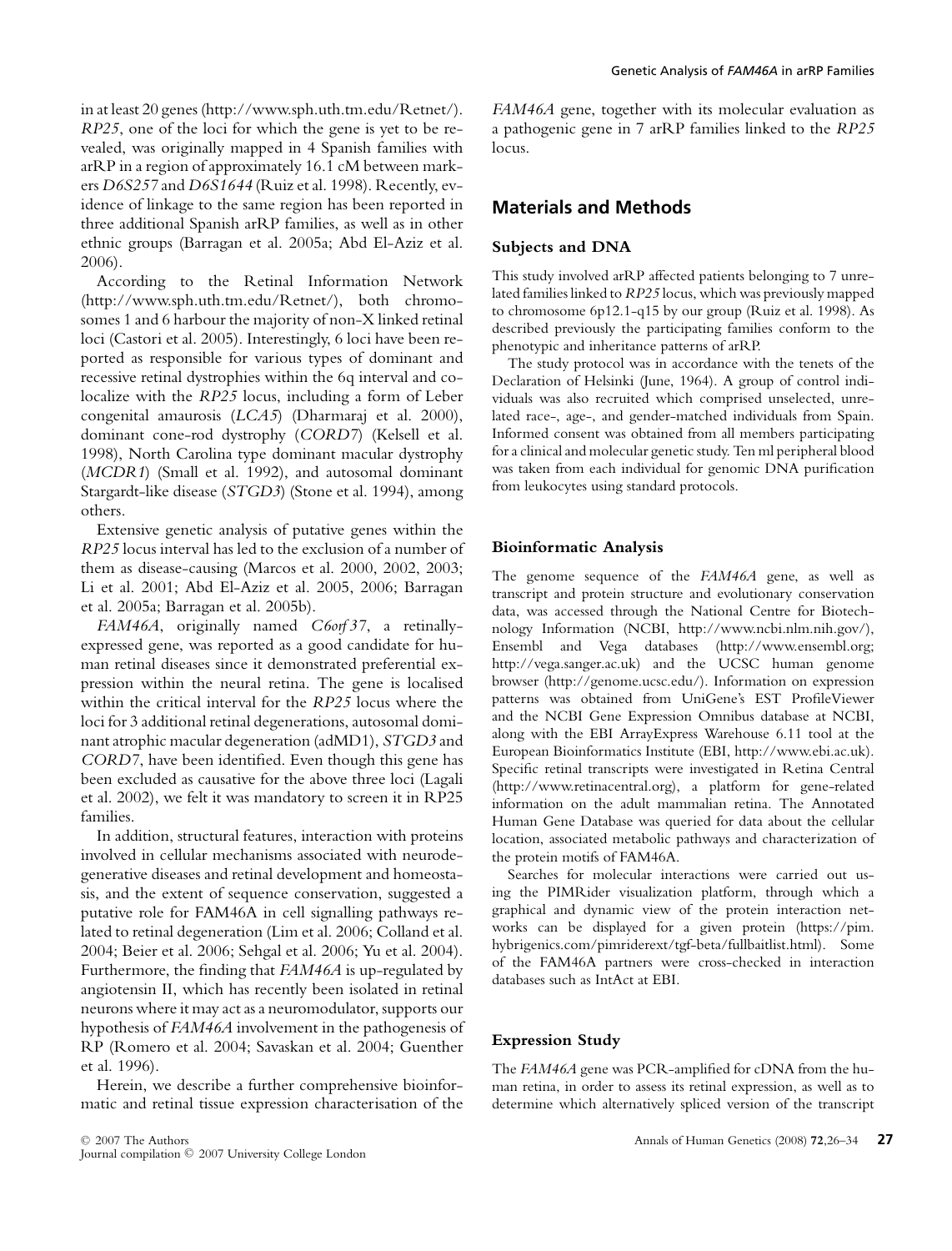was present in this tissue, and to confirm that this coincided with the bioinformatic prediction. Subsequently, two-sense sequencing of the amplified fragments was performed in order to detect the coding region and the initiation codon (ATG) present in the transcripts found in the retina.

#### **Mutation Screening**

The molecular analysis of FAM46A was performed in the index patients of the *RP25* linked families (RP5, RP73, RP167, RP214, RP235, RP260 and RP299). Nine pairs of primers were designed to ensure total PCR coverage of the entire coding region, the intronic flanking sequences, the regulatory factor binding sites and the  $5'$  and  $3'$  untranslated regions (UTRs) of the major transcript, as well as the additional exons contributed by other published alternatively spliced isoforms (http://frodo.wi.mit.edu/cgibin/primer3/primer3 www.cgi).

In addition, a tenth pair of primers was designed to amplify a region that comprises two of the identified genetic variants in a single fragment. Once amplification was accomplished the resulting PCR products were subsequently purified using an enzymatic procedure according to the manufacturer's recommendations (ExoSAP-IT®, USB Corporation) and screened for mutations by direct sequencing analysis (automated sequencer ABI 3130xl, Applied Biosystems).

Finally, the sequence data was analysed using SeqMan<sup>TM</sup> 4.03 software (DNASTAR Inc). Consecutively, the newly identified intronic sequence variations were submitted to Splice Site and Transcription Factor Binding sequence prediction interfaces (http://www.fruitfly.org/seq tools/splice.html, http://www. cbil.upenn.edu/cgi-bin/tess)

#### **Genotyping of the Identified Changes**

Those variants identified in the low complexity regions were genotyped by fragment analysis, using a pair of primers designed to amplify specifically the gene interval that harboured both variations, with the primers labelled at the 5' end with 6-FAM fluorocrome. Later sequencing served as a reproducibility control for the genotyping data, as well as for further genotyping of all unpublished variants found in the initial mutation screening.

PCR and electrophoresis conditions and primer sequences employed are available on request.

#### **Statistical Analysis**

Allelic and genotype frequencies were calculated for each of the identified variants, in both the affected and control populations. Mendelian transmission of the changes was confirmed by allelic co-segregation. Additionally, statistical characterization of the identified variable number tandem repeat (VNTR) consisted of heterozygosity (HET) and polymorphism information content (PIC) calculations for our samples.

### **Results**

#### **Bioinformatic Analysis**

Encompassing around 7 Kb of the genomic sequence in 6q14, flanked by the microsatellite markers *D6S1495* and *D6S1882*, *FAM46A* is organised into 3 exons separated by intervening intronic regions spanning 251 and 1117 nucleotides respectively. Bioinformatic analysis of *FAM46A* using a variety of sequence and genome annotation databases led to the identification of 5 different isoforms, varying in the length of the first exon and the position of the ATG, as well as in the presence of alternative exons, therefore producing proteins ranging from 86 to 523 amino acid residues. Among these full-length transcripts, and according to the EMBL/GenBank/DDBJ databases and the literature, the eye-expressed isoform encodes a 442 amino acid (aa) protein with a molecular weight of ∼50 Kd and a theoretical isoelectric point of 5.03. Such an isoform encoding this variant was confirmed by PCR amplification, together with direct sequence analysis of retinal cDNA. The subcellular location of the protein is reported in the databases as cytosolic, making it possible to predict that FAM46A is a soluble protein. FAM46A has been identified as a bait in a Yeast Two-Hybrid Screening performed to generate a protein-protein interaction map of the Smad human signalling pathway (Colland et al. 2004). These data, reported through the PIMRider visualization platform, indicated that FAM46A is a Smad signalling pathway related protein, also showing that SARA, BAT3 and DNCH1, among other proteins, act as its interaction partners. Moreover, other interaction databases show that FAM46A interacts with ATXN1 (Spinocerebellar ataxia type 1 protein). According to its expression pattern, it is interesting to note that the eye and retinoblastoma are shown as sources for isolation of *FAM46A* cDNA; besides, this gene is found in the retinome database (http://www.retinacentral.org/) and, albeit that it is widely expressed, preferential expression has been observed in the retina compared to other ocular tissues. Additional "*in silico*" findings, such as evolutionary conservation patterns, phosphorylation sites, protein structure, and the presence of AU-rich motifs and repetitive sequences conformed to the previously published data (Lagali et al. 2002; Cui et al. 2006). One of the FAM46A protein domains, DUF1693, is also encoded by other human genes that have been organised into a gene family, FAM46 ("family with sequence similarity 46"), which gave this gene its current name. Besides, this domain has been found to be conserved among diverse orthologs.

*FAM46A* featurs 2 low complexity regions, confirmed by sequencing analysis. The first one, located within intron 1, contains a 19 nucleotide repeat motif, whereas the second is composed of 15 tandem nucleotide units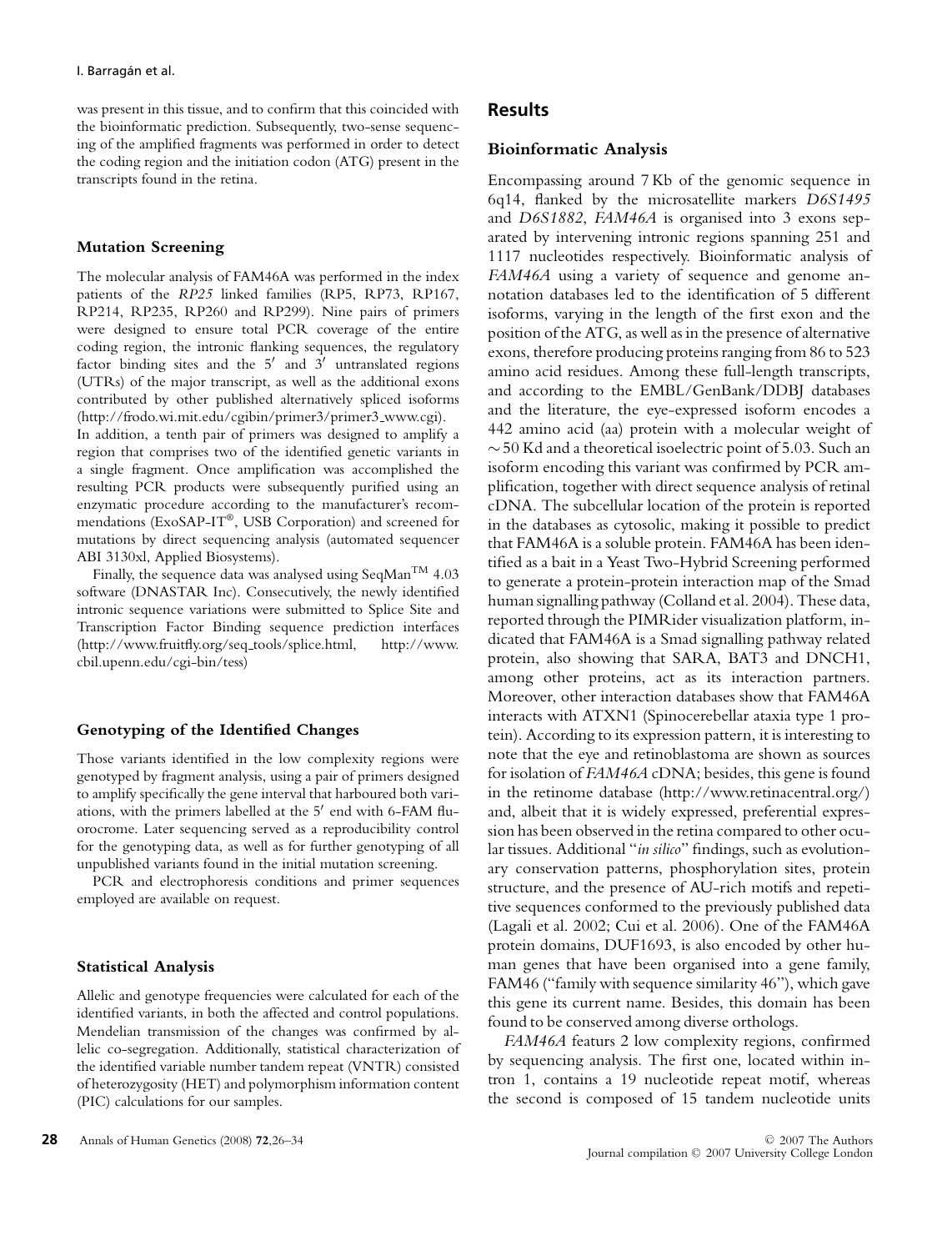|                                 | AA change                | SNP database ID | Allele frequency |                          | Genotype frequency        |      |                          |      |
|---------------------------------|--------------------------|-----------------|------------------|--------------------------|---------------------------|------|--------------------------|------|
| Sequence variation              |                          |                 | Patients         | Controls                 | Patients<br>$-/- +$ $+/-$ |      | Controls<br>$-/- +$ +/+  |      |
| $c.-16G>T$                      |                          | Not published   | 0.17             | 0.05                     | 0.18                      | 0.08 | 0.09                     | 0.00 |
| $c.-78C>T$                      | $\qquad \qquad$          | Not published   | 0.06             | 0.02                     | 0.12                      | 0.00 | 0.03                     | 0.00 |
| c. $74G > A$                    | p. G25D                  | Not published   | 0.00             | 0.01                     | 0.00                      | 0.00 | 0.02                     | 0.00 |
| c. $654T > C$                   | p. I113I                 | rs3186631       | 0.03             | 0.10                     | 0.06                      | 0.00 | 0.16                     | 0.01 |
| c. $242A > T^{\#}$              | p. H81L                  | rs6935556       | 0.04             | $\overline{\phantom{a}}$ | 0.02                      | 0.00 | $\overline{\phantom{a}}$ |      |
| c. $*55G > A$                   |                          | rs11755003      | 0.11             | $\overline{\phantom{a}}$ | 0.06                      | 0.00 | $\overline{\phantom{a}}$ |      |
| c.-88_-67delTGCTCTCCGCCGCCGCGCG | $\overline{\phantom{a}}$ | $\qquad \qquad$ | 0.03             | 0.09                     | 0.06                      | 0.00 | 0.15                     | 0.01 |
| c. 70(GGCGGCGACTTCGGC)2-7       | p. 24(GGDFG)2-7          |                 | ş                | ş                        | ş                         | ş    | ş                        | ş.   |

**Table 1** Sequence variations detected in the molecular analysis of the FAM46A gene

**+**Represents the polymorphic allele.

#Variations corresponding to the alternative transcript OTTHUMT00000041329. The nomenclature employed for the variations identified in the present work conform to the recommendations of http://www.hgvs.org/mutnomen/.

§Frequencies of the coding tandem variation alleles and genotype frequencies of the 19 bp deletion combined with the tandem variation are described in detail in Table 2.

(GGCGGCGACTTCGGC)n, and conforms to a glycinerich region (PS50315 domain). Sequence analysis of retinal cDNA upheld the fact that the latter region is actually part of the transcript that is expressed in the human retina. Although they are generally not very well understood, these regions have been shown to be functionally important in some proteins, and thus have been evolutionary conserved, specifically in this family branch.

#### **Molecular Analysis**

Sequence analysis was conducted to test whether *FAM46A* was implicated in the pathogenesis of RP in our families linked to the *RP25* locus. As a result of the mutation screening 8 genetic variants were found, of which 4 were novel, and the remainder had been reported previously (Table 1). The polymorphic variants were assigned a nucleotide position, starting from the first translation base of *FAM46A* according to the NCBI Reference Sequences (RefSeq) entry NM 017633.2. For the sequence variants identified in one of the additional exons, corresponding to *FAM46A* alternative isoform 2, the VEGA transcript OT-THUMT00000041329 was employed as reference. It is important to note that all the changes detected co-segregated according to the original genetic data of the studied families (Ruiz et al. 1998; Barragan et al. 2005a). The group of novel variantsfound in this study comprised 3 single nucleotide polymorphisms (SNPs) and a 19 bp deletion (Table 1). Of the novel SNPs a G>T transversion was identified in the non-coding region of exon 2, 16 nucleotides upstream of the ATG, in the RP5, RP73 and RP167 families. This change was also present in the control population with a heterozygote frequency of 0.08, whereas no homozygotes were found among 100 control individuals (Tables 1 and 2). Transcription Element Search System results indicated that this nucleotide substitution is responsible for the loss of a transcription factor binding site.

The second novel variant identified in this work was an intronic transition (c.-78C  $>$  T) located 78 basepairs 5' of exon 3. It appeared only in the RP73 and RP214 parents and unaffected members, respectively, among all the RP25 families, as well as in 3% of control individuals.

A third unpublished sequence variant was found when testing the control population for the former changes; this rare variant (1% frequency) represented a new coding SNP, which consisted of a non-conservative amino acid substitution of the neutral glycine to the acidic aspartic acid at codon 25 of the FAM46A protein.

Finally, the novel deletion of 19 nucleotides was positioned 67 basepairs before the ATG codon, 28 nucleotides from the beginning of exon 2. This deletion significantly affected one of the low complexity regions previously mentioned, and was localised only 7 nucleotides away from the splicing consensus acceptor region  $((C/T)_n N C/T AG)$ G/A) and associated with the loss of 5 predicted transcription factor binding sites. It co-segregated with the disease assuming compound heterozygosity in one of the families (RP73); however, it was also detected in control individuals with an allele frequency of 0.09.

Additionally, a minisatellite tandem repeat consisting of 15 nucleotides, which encode a 5 amino acid repeat region (GGDFG), was identified in the exon 2 segment corresponding to the second low complexity region characteristic of this gene. This tandem repeat variation exhibited 6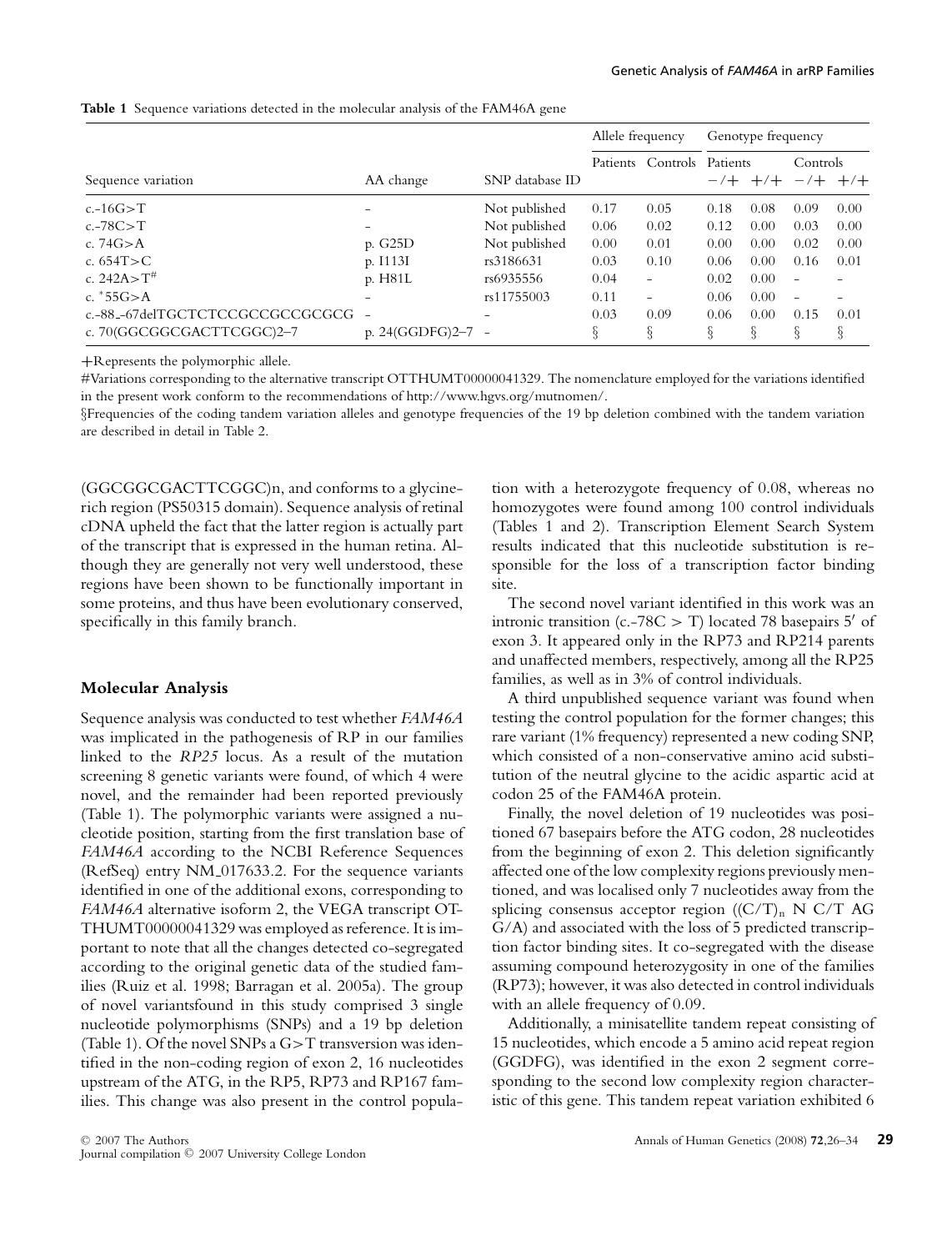A

# c. 70(GGCGGCGACTTCGGC)n

| $\mathbf n$ | Allele frequency |          |     | Genotype frequency |          |  |
|-------------|------------------|----------|-----|--------------------|----------|--|
|             | Patients         | Controls | n/n | Patients           | Controls |  |
| 2           | 0,04             | 0,00     | 2/3 | 0,06               | 0,00     |  |
|             |                  |          | 2/5 | 0,02               | 0,00     |  |
| 3           | 0,18             | 0,28     | 3/3 | 0,02               | 0,07     |  |
|             |                  |          | 3/4 | 0.08               | 0,06     |  |
|             |                  |          | 3/5 | 0,14               | 0,21     |  |
|             |                  |          | 3/6 | 0,04               | 0,07     |  |
| 4           | 0.18             | 0,18     | 4/4 | 0,02               | 0.08     |  |
|             |                  |          | 4/5 | 0,18               | 0,09     |  |
|             |                  |          | 4/6 | 0,02               | 0,01     |  |
| 5           | 0,48             | 0,46     | 5/5 | 0,22               | 0,19     |  |
|             |                  |          | 5/6 | 0,08               | 0,01     |  |
| 6           | 0,11             | 0,07     | 6/7 | 0,00               | 0,01     |  |
| 7           | 0,00             | 0,01     | 7/5 | 0.00               | 0.01     |  |

c.-88 -67delTGCTCTCCGCCGCCGCGCG and c. 70(GGCGGCGACTTCGGC)n

|       |     | Genotype frequency |          |  |  |
|-------|-----|--------------------|----------|--|--|
|       | n/n | Patients           | Controls |  |  |
| $+/-$ |     | 0.00               | 0.00     |  |  |
| $+/-$ |     | 0.00               | 0.00     |  |  |
| $+/-$ | 3/4 | 0.00               | 0,01     |  |  |
| $+/-$ | 3/5 | 0,00               | 0,04     |  |  |
| $+/-$ | 3/5 | 0,00               | 0,01     |  |  |
| $+/-$ | 4/5 | 0,04               | 0,02     |  |  |
| $+/-$ | 5/5 | 0,02               | 0,06     |  |  |
| $+/-$ | 5/6 | 0,00               | 0,02     |  |  |

**Table 2** *Allelic and genotype frequencies* (Allelic and genotype frequencies of the tandem variation in patients and control population (A) and comparative genotype frequencies of the 19 bp deletion alone or appearing along with the tandem variation (B))

clearly distinguishable alleles, representing 2 to 7 unit repeats, that were visualized by fluorescent PCR-amplified fragment analyses. Co-segregation analysis of this tandem repeat in all the members of the *RP25*-linked families was performed in order to test it as a polymorphic marker for linkage studies (Figure 1). We characterized this novel marker in the Spanish population by determination of the allele and genotype frequencies in patients and controls and by measures of variation. The heterozygosity (HET) observed was 0.6726 and the polymorphism information content (PIC) was 0.65.

While the allele containing 4 repeats represented the annotated RefSeq reference sequence, the commonest allele in our study population turned out to be the 5 repeat units one, which also represented the most frequent homozygous genotype, followed by the sequence with 3 consensus repeats. It is noteworthy that the previously mentioned 19 nucleotide deletion was more frequent when associated with this tandem variation (Table 2, B).

Interestingly, one of the identified alleles containing the fewest repeat units was present exclusively in family RP299, and was not observed in any of the 100 screened controls.

Regarding the distribution of genotype frequencies, of interest was the fact that the genotypes composed of any combination with the fewest repeats (2 repeats) were only present in the RP25 families. Indeed, the combination composed of 2 and 3 repeat units was only found in the affected members of the RP299 family, whereas the higher repeat alleles were restricted to the non-affected family members (Figure 1).

## **Discussion**

In the present study we have reported on an extensive bioinformatic analysis of *FAM46A* and its molecular screening as the gene responsible for the RP phenotype in arRP families linked to the *RP25* locus.

*FAM46A* spans around 7 Kb within the chromosome 6q region where the arRP locus *RP25* has been mapped (6p12.1-q15), together with several other retinal dystrophy loci (Dharmaraj et al. 2000; Small et al. 1992; Kelsell et al.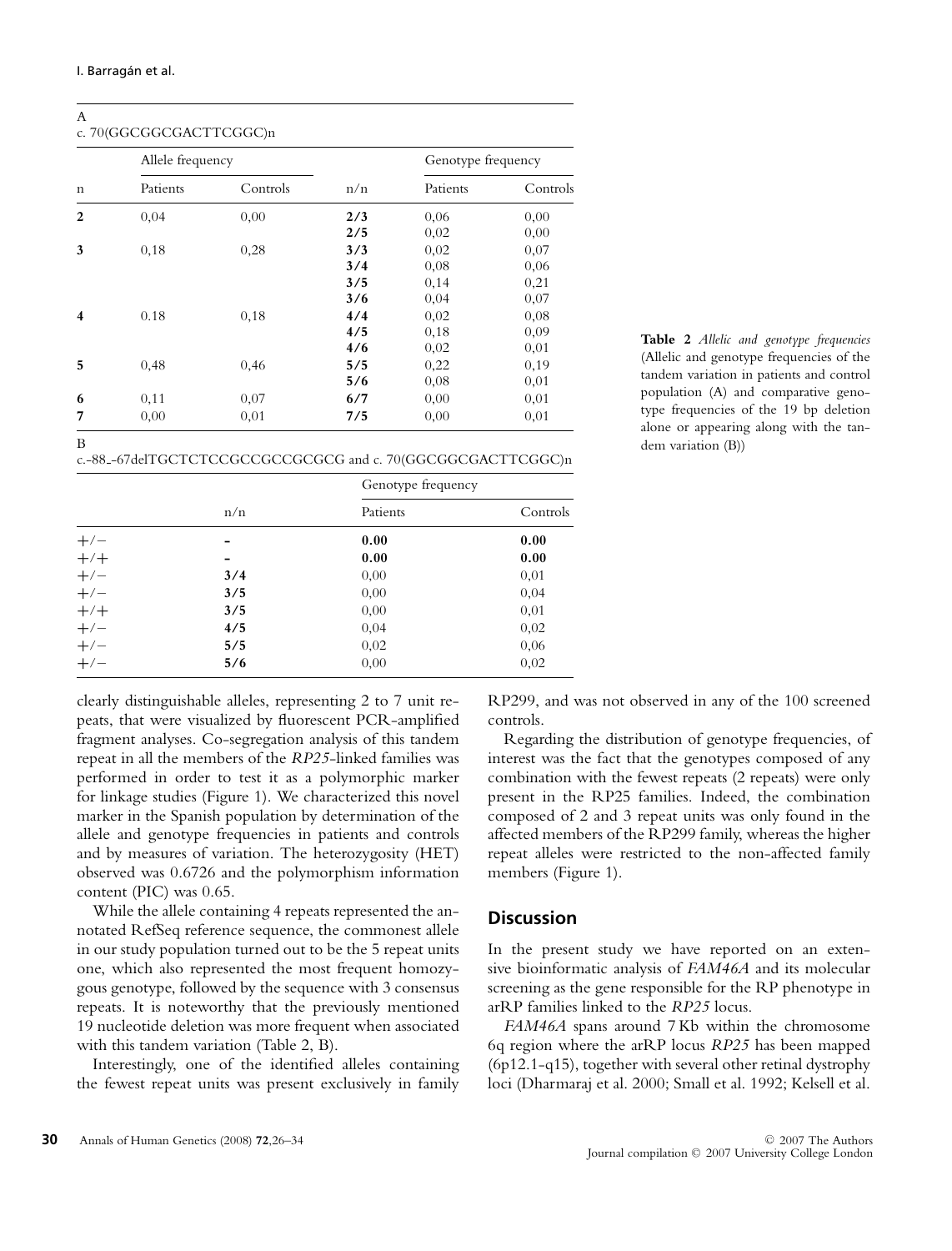

**Figure 1** RP25 family trees showing the segregation of all sequence variants identified in the molecular analysis of *FAM46A*. *Filled symbols*: patients with arRP; *symbols with diagonal slash*: deceased members; *question mark*: probably affected.

1995). The fact that clusters of genes mapping in close proximity to each other on the same chromosome may cause similar phenotypes has already been noted (George, 2004). Furthermore, the frequent clinical heterogeneity reported in retinal degenerations (Cremers et al. 1998; Wells et al. 1993) makes it conceivable that different mutations

in the same gene could predispose to variable phenotypes. However, previously identified genes responsible for other retinal degeneration loci mapping in the *RP25* region have already been excluded as being causative in *RP25*-linked families (Barragan et al. 2005a; Li et al. 2001; Abd El-Aziz et al. 2005).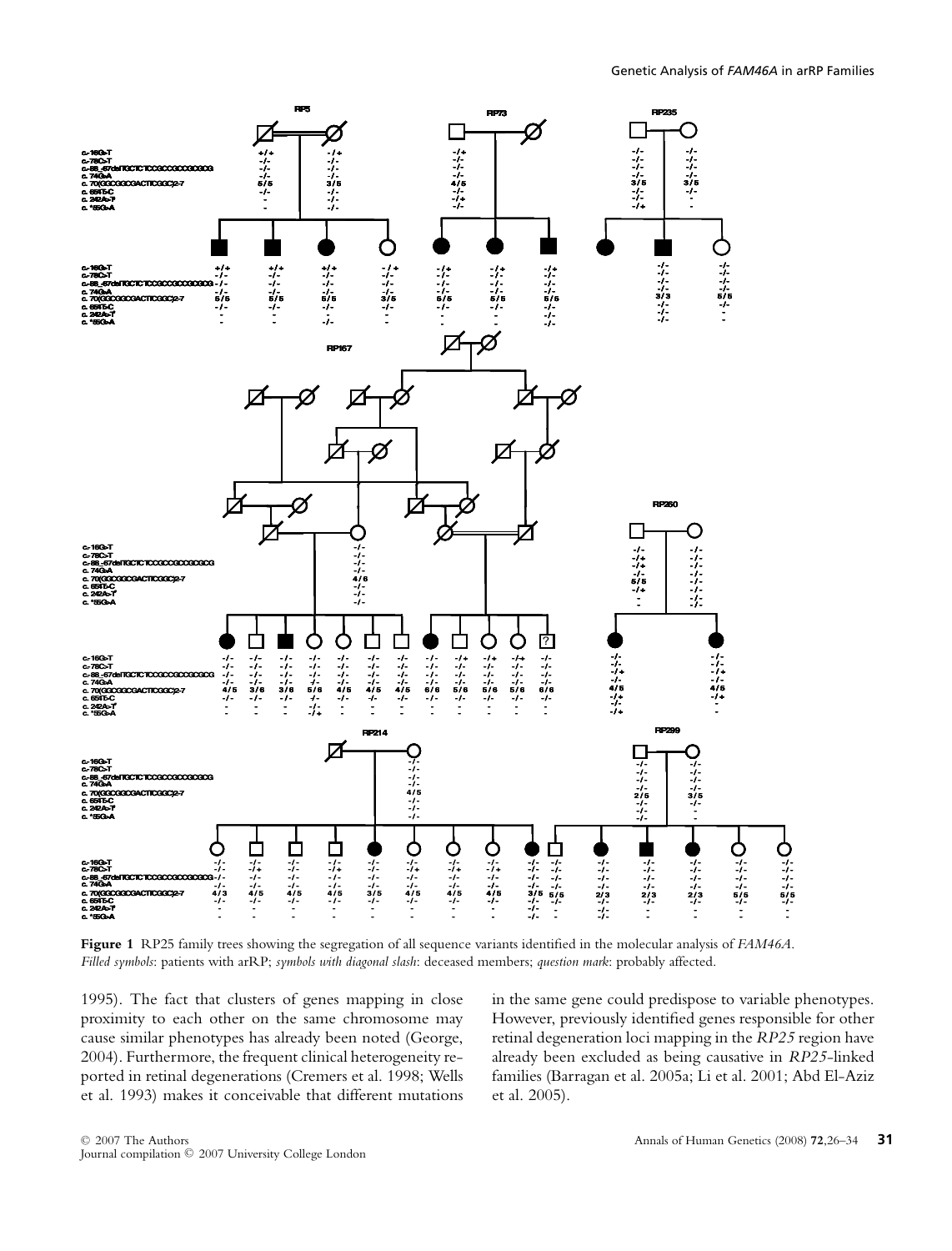Overall, the available information on the *FAM46A* gene suggests a relevant functional role for this gene in the retina.

First of all, the preferential expression of this gene within the neural retina over other eye tissues denotes a localised action; indeed, we have amplified *FAM46A* from retinal cDNA, thus confirming its previously and extensively reported retinal expression (Lagali et al. 2002; Schulz et al. 2004).

Secondly, subcellular location data and structural features such as the presence of conserved potential phosphorylation sites and multiple ATTTA sequence motifs in the 3 -UTR indicate that *FAM46A* may be involved in signal transduction processes (Lagali et al. 2002). Furthermore, the finding that FAM46A is a partner in the protein-protein interaction map of the Smad signalling pathway, specifically of SARA (Smad anchor for receptor activation), a key regulator of Smad activation, reinforces our hypothesis that this gene is implicated in cellular signalling, and provides additional evidence for its putative retinal function (Colland et al. 2004). Smads are intracellular effectors of signalling pathways of TGF- $\beta$  (Derynck & Zhang, 2003), a superfamily of proteins also known to be expressed in the retina where they have a much reported role (Beier et al. 2006; Mathura et al. 2000; Honjo et al. 2007). Special relevance is attached to the finding that BMP7 increases the number of outer segment processes in chick cultured photoreceptors (Sehgal et al. 2006); in addition, other Smad-associated factors such as interleukin 2 and STAT-1 (signal transducer and activator of transcription-1) have been related to photoreceptor survival and retinal degeneration (Honjo et al. 2007). Finally, Smad proteins are also regulated by other kinase pathways (Derynck & Zhang, 2003), which have been proposed to cooperate with the regulation of cytoskeletal and Ca<sup>2</sup>**<sup>+</sup>**-dependent proteins (Yu et al. 2004).

An additional association of the family of genes with neurodegenerative diseases has recently been published (Lim et al. 2006). Ataxia-causing proteins, reported to be part of the retinome (Schulz et al. 2004), are also classified as interaction partners of both FAM46A and SARA; interestingly, some ataxias are always associated with retinal degeneration (Helmlinger et al. 2006). Finally, *FAM46A* has been revealed as one of the genes, among relevant genes expressed the retina such as M-Ras or RhoB GTPase, that are immediate-early regulated genes when treated with angiotensin II, which has interestingly been localized in the inner segment of photoreceptor cells (Romero et al. 2004; Savaskan et al*. 2004)*. Electrophysiological studies have suggested that angiotensin can act as a neuromodulator in the visual system through its effects on neuronal  $Ca^{2+}$  channels (Guenther et al. 1996).

The identification of a unique genotype (2/3) for the coding minisatellite variation, detected only in the affected individuals of the non-consanguineous family RP299, may be suggestive of a putative relationship with RP in this family. Assuming the clustering of retinal dystrophy loci, the great genetic heterogeneity of RP, and the high prevalence of the *RP25* gene in arRP, it is reasonable to conceive that there may be distinct genes responsible for RP in different arRP families mapping to *RP25*. There is evidence that transcribed VNTRs may affect both the mRNA and gene product stability/activity, as well as the pathogenic significance of the length of glycine repeats (Armour, 2006; Nakamura et al. 1998; Brito et al. 2005). The identified glycine-rich repetitive sequence would have a tendency to form turn and coil configurations, and an extremely low number of repeats may influence the protein structure to some extent. Therefore, some alleles may influence the retinal degeneration in family RP299. Alternatively, we could hypothesise that the presence of the lower repeat alleles only in RP-affected individuals may be reflecting linkage disequilibrium between such an allele and some other genetic change that influences the biological function of the gene (Verpy et al. 2000). Likewise, we cannot rule out the possibility that a second mutation lies in unscreened regions of the gene, such as the full intronic intervals and the UTR sequences (Deery et al. 2002).

The genotypes of this variant present in family RP167 led us to exclude this chromosomal region as a candidate for causing the disease in its non-consanguineous branch. Nevertheless, as it is conceivable that there may be distinct disease genes in different *RP25*-linked families, this region still constitutes a putative cause of *RP25* in the consanguineous branch, as well as in the rest of the linked families.

Furthermore, the detection of this tandem variation in the Caucasian population, and the identification of novel alleles and genotypes that are not present in the Chinese population, strengthen the evidence that this repetitive coding sequence is polymorphic and represent an additional insight into the population genetic diversity (Cui et al. 2006). Additionally, the heterozygosity and PIC information of this tandem repeat make it a new marker for linkage studies of *RP25*, as well as any other disease mapping to this interval.

Another relevant finding of this work has been the identification of a novel 19 bp deletion variant in the other low complexity region of *FAM46A*. Discarded as a causative mutation due to the presence of the homozygous deletion in the control population, the identification of this polymorphic sequence close to the initiation codon remains relevant, since extensive information has been published on the transcriptional regulation activity of untranscribed repetitive sequences (Soeby et al. 2005).

Our bioinformatic and expression characterisation, and mutation screening of *FAM46A* in RP-affected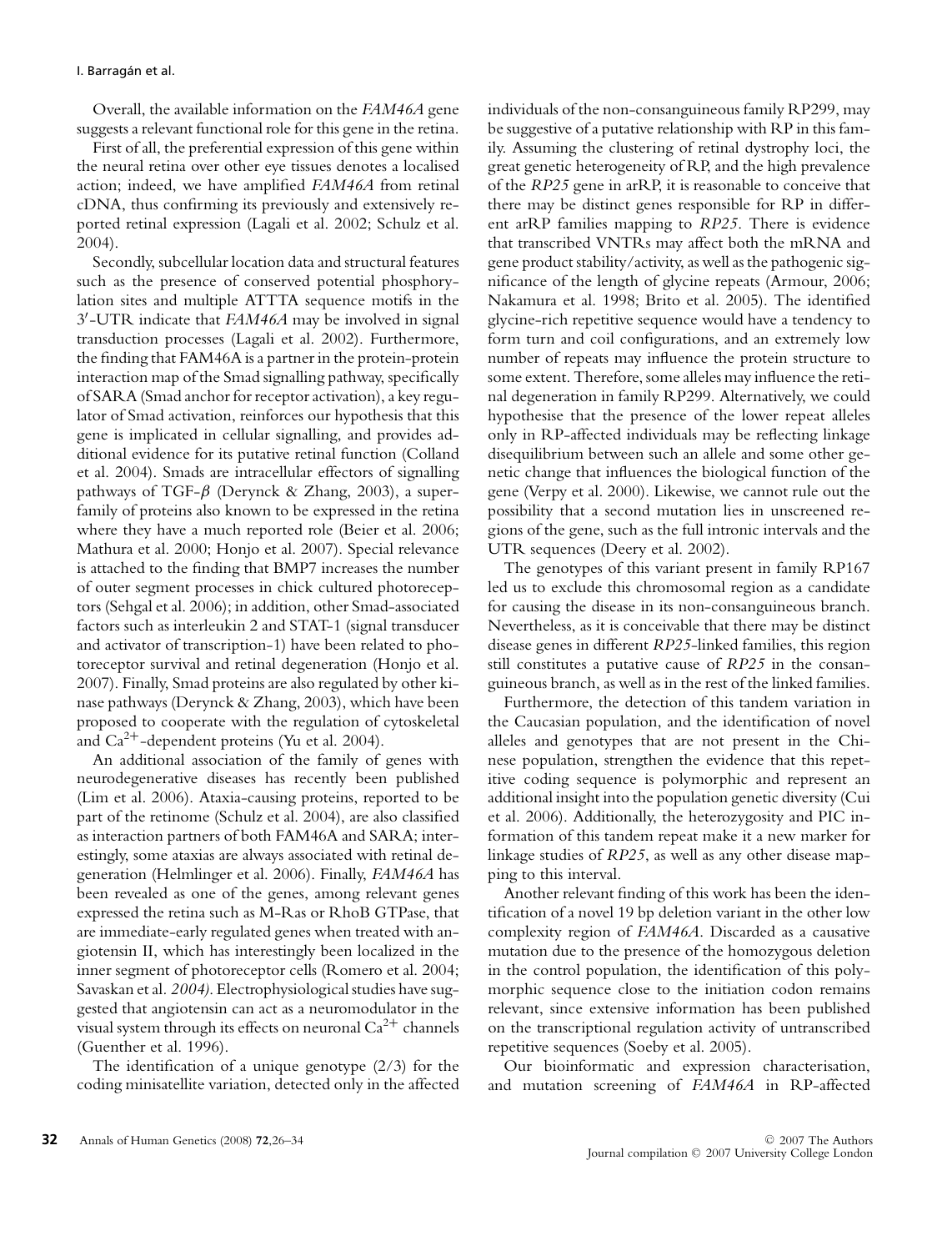individuals, have led us to conclude that this gene is likely to have a functional role in signalling pathways of the retina, and that affected individuals of the RP299 family present with a variant genotype that could be implicated in the activity of the FAM46A protein. Nevertheless, additional work on this and nearby genes is necessary to elucidate its involvement in the etiopathogenesis of RP.

We have also provided evidence for the existence of 2 repeat variants in the sequence intervals flanking the initiation codon that could function in the regulation of the gene at the transcriptional or translational levels. Incorporation of these findings will advance our understanding of the functionality and pathologic implication of *FAM46A* in RP25 and other retinal dystrophies mapping to the 6q interval.

## **Acknowledgments**

We would like to thank the families who participated in the study. This study is funded by Fondo de Investigacion Sanitaria, Spain ´ (PI050857), a British Retinitis Pigmentosa Society and Special Trustees of Moorfields Eye Hospital. Isabel Barragan and Abd El-Aziz MM are the recipients of fellowships from Consejería de Innovación, Ciencia y Empresa, Junta de Andalucía, Spain, and Islamic Development Bank, Saudi Arabia, respectively.

## **References**

- Abd El-Aziz, M. M., El-Ashry, M. F., Barragan, I., Marcos, I., Borrego, S., Antinolo, G. & Bhattacharya, S. S. (2005) Molecular genetic analysis of two functional candidate genes in the autosomal recessive retinitis pigmentosa, RP25, locus. *Curr Eye Res* **30**, 1081–1087.
- Abd El-Aziz, M. M., El-Ashry, M. F., Chan, W. M., Chong, K. L., Barragan, I., Antinolo, G., Pang, C. P. & Bhattacharya, S. S. (2006) A Novel Genetic Study of Chinese Families with Autosomal Recessive Retinitis Pigmentosa. *Ann Hum Genet* **70**, 1–14.
- Abd El-Aziz, M. M., Patel, R. J., El-Ashry, M. F., Barragan, I., Marcos, I., Borrego, S., Antinolo, G. & Bhattacharya, S. S. (2006) Exclusion of four candidate genes, KHDRBS2, PTP4A1, KIAA1411 and OGFRL1, as causative of autosomal recessive retinitis pigmentosa. *Ophthalmic Res* **38**, 19–23.
- Armour, J. A. (2006) Tandemly repeated DNA: why should anyone care? *Mutat Res* **598**, 6–14.
- Ayuso, C., Garcia-Sandoval, B., Najera, C., Valverde, D., Carballo, M. & Antinolo, G. (1995) Retinitis pigmentosa in Spain. The Spanish multicentric and multidisciplinary group for research into retinitis Pigmentosa. *Clin Genet* **48**, 120–122.
- Barragan, I., Marcos, I., Borrego, S. & Antiñolo, G. (2005) Molecular analysis of RIMI in autosomal recessive retinitis pigmentosa. *Ophthalmic Res* **37**, 89–93.
- Barragan, I., Marcos, I., Borrego, S. & Antinolo, G. (2005) Mutation screening of three candidate genes, ELOVL5, SMAP1 and GLULD1 in autosomal recessive retinitis pigmentosa. *Int J Mol Med* **16**, 1163–1167.
- Beier, M., Franke, A., Paunel-Gorgulu, A. N., Scheerer, N. & Dunker, N. (2006) Transforming growth factor beta mediates apoptosis in the ganglion cell layer during all programmed cell

death periods of the developing murine retina. *Neurosci Res* **56**,  $193 - 203$ 

- Brito, M., Malta-Vacas, J., Carmona, B., Aires, C., Costa, P., Martins, A. P., Ramos, S., Conde, A. R. & Monteiro, C. (2005) Polyglycine expansions in eRF3/GSPT1 are associated with gastric cancer susceptibility. *Carcinogenesis* **26**, 2046–2049.
- Castori, M., Valente, E. M., Clementi, M., Tormene, A. P., Brancati, F., Caputo, V. & Dallapiccola, B. (2005) A novel locus for autosomal dominant cone and cone-rod dystrophies maps to the 6p gene cluster of retinal dystrophies. *Invest Ophthalmol Vis Sci* **46**, 3539–3544.
- Colland, F., Jacq, X., Trouplin, V., Mougin, C., Groizeleau, C., Hamburger, A., Meil, A., Wojcik, J., Legrain, P. & Gauthier, J. M. (2004) Functional proteomics mapping of a human signaling pathway. *Genome Res* **14**, 1324–1332.
- Cremers, F. P., van de Pol, D. J., van Driel, M., den Hollander, A. I., van Haren, F. J., Knoers, N. V., Tijmes, N., Bergen, A. A., Rohrschneider, K., Blankenagel, A., Pinckers, A. J., Deutman, A. F. & Hoyng, C. B. (1998) Autosomal recessive retinitis pigmentosa and cone-rod dystrophy caused by splice site mutations in the Stargardt's disease gene ABCR. *Hum Mol Genet* **7**, 355–362.
- Cui, J., Wang, W., Lai, M. D., Xu, E. P., Lv, B. J., Lin, J., Ruan, W. J., Ma, Y. & Yao, C. (2006) Identification of a novel VNTR polymorphism in C6orf37 and its association with colorectal cancer risk in Chinese population. *Clin Chim Acta* **368**, 155–159.
- Deery, E. C., Vithana, E. N., Newbold, R. J., Gallon, V. A., Bhattacharya, S. S., Warren, M. J., Hunt, D. M. & Wilkie, S. E. (2002) Disease mechanism for retinitis pigmentosa (RP11) caused by mutations in the splicing factor gene PRPF31. *Hum Mol Genet* **11**, 3209–3219.
- Derynck, R. & Zhang, Y. E. (2003) Smad-dependent and Smadindependent pathways in TGF-beta family signalling. *Nature* **425**, 577–584.
- Dharmaraj, S., Li, Y., Robitaille, J. M., Zhu, D., Mitchell, T. N., Maltby, L. P., Baffoe-Bonnie, A. B. & Maumenee, I. H. (2000) A novel locus for Leber congenital amaurosis maps to chromosome 6q. *Am J Hum Genet* **66**, 319–326.
- George, A. L. Jr. (2004) Molecular basis of inherited epilepsy. *Arch Neurol* **61**, 473–478.
- Guenther, E., Schmid, S., Hewig, B. & Kohler, K. (1996) Two-fold effect of Angiotensin II on voltage-dependent calcium currents in rat retinal ganglion cells. *Brain Res* **718**, 112–116.
- Helmlinger, D., Hardy, S., Abou-Sleymane, G., Eberlin, A., Bowman, A. B., Gansmuller, A., Picaud, S., Zoghbi, H. Y., Trottier, Y., Tora, L. & Devys, D. (2006) Glutamine-expanded ataxin-7 alters TFTC/STAGA recruitment and chromatin structure leading to photoreceptor dysfunction. *PLoS Biol* **4**, e67.
- Honjo, Y., Nagineni, C. N., Larsson, J., Nandula, S. R., Hooks, J. J., Chan, C. C., Karlsson, S. & Kulkarni, A. B. (2007) Neuronspecific TGF-beta signaling deficiency results in retinal detachment and cataracts in mice. *Biochem Biophys Res Commun* **352**, 418–422.
- Inglehearn, C. F. (1998) Molecular genetics of human retinal dystrophies. *Eye* **12**, 571–579.
- Jimenez-Sierra, J. M., Ogden, T. E. & van Boemel, G. B. (1989) *Inherited Retinal Diseases: A Diagnostic Guide*. St Louis, Mosby.
- Kelsell, R. E., Godley, B. F., Evans, K., Tiffin, P. A., Gregory, C. Y., Plant, C., Moore, A. T., Bird, A. C. & Hunt, D. M. (1995) Localization of the gene for progressive bifocal chorioretinal atrophy (PBCRA) to chromosome 6q. *Hum Mol Genet* **4**, 1653–1656.
- Kelsell, R. E., Gregory-Evans, K., Gregory-Evans, C. Y., Holder, G. E., Jay, M. R., Weber, B. H. F., Moore, A. T., Bird, A. C. & Hunt, D. M. (1998) Localization of a gene (CORD7) for a dominant

<sup>C</sup> 2007 The Authors Journal compilation  $\textcircled{2007}$  University College London